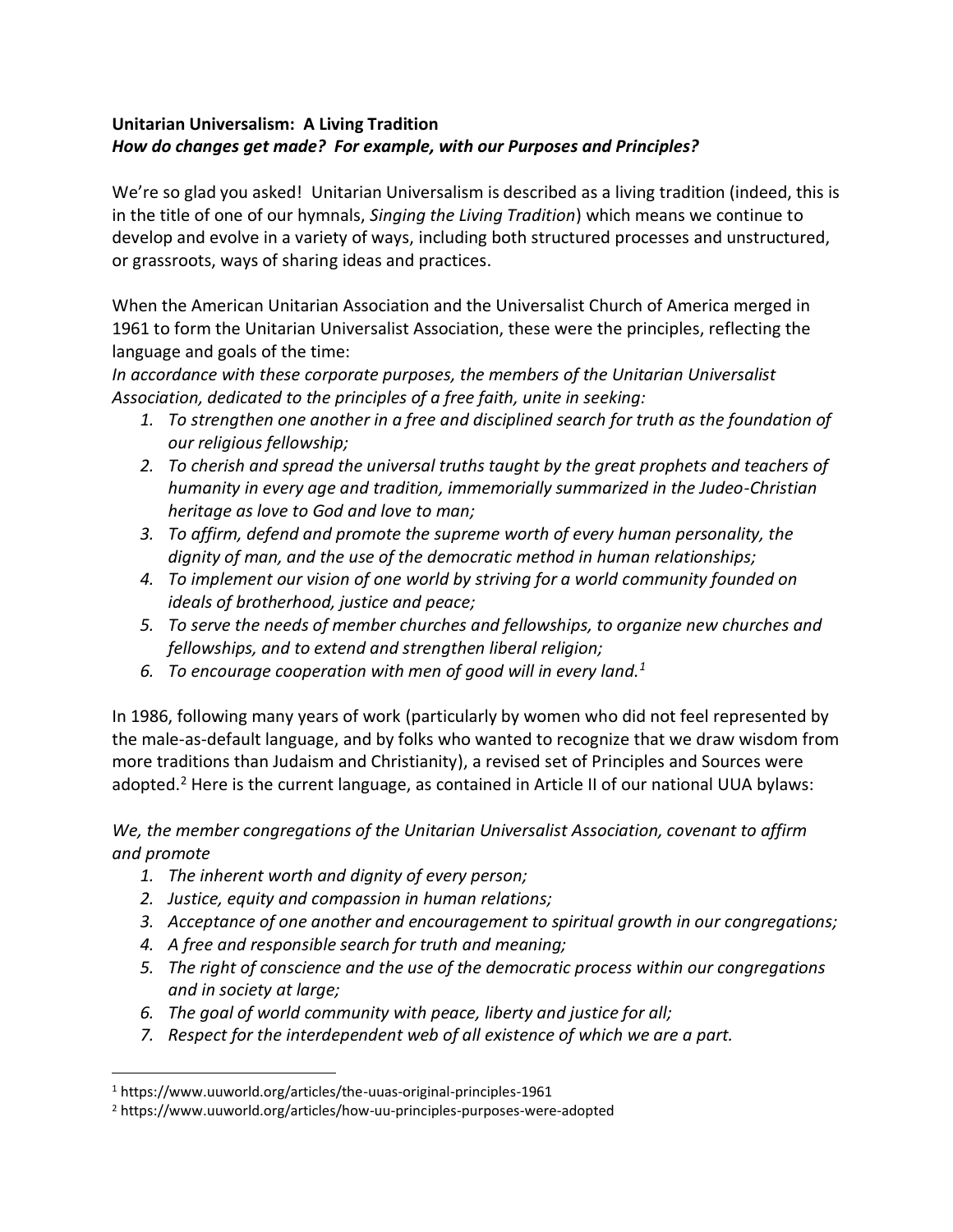*The living tradition which we share draws from many sources:* 

- *1. Direct experience of that transcending mystery and wonder, affirmed in all cultures, which moves us to a renewal of the spirit and an openness to the forces which create and uphold life;*
- *2. Words and deeds of prophetic people which challenge us to confront powers and structures of evil with justice, compassion and the transforming power of love;*
- *3. Wisdom from the world's religions which inspires us in our ethical and spiritual life;*
- *4. Jewish and Christian teachings which call us to respond to God's love by loving our neighbors as ourselves;*
- *5. Humanist teachings which counsel us to heed the guidance of reason and the results of science, and warn us against idolatries of the mind and spirit;*
- *6. Spiritual teachings of Earth-centered traditions which celebrate the sacred circle of life and instruct us to live in harmony with the rhythms of nature.*

*Grateful for the religious pluralism which enriches and ennobles our faith, we are inspired to deepen our understanding and expand our vision. As free congregations we enter into this covenant, promising to one another our mutual trust and support.*

These Principles and Sources have received updates, and have seen proposed changes, in the years since 1986. The sixth source, naming Earth-centered traditions, was added in 1995. And in 2017 the second source was updated from the wording of "words and deeds of prophetic women and men" to "words and deeds of prophetic people."<sup>3</sup>

Other changes have been under discussion over the past ten years or so; ideas include adding Buddhism and Islam to our sources, amending the first principle to read "the inherent worth and dignity of every being," and adding an eighth principle to name a commitment to antiracism.<sup>4</sup> The proposed first principle change was brought forth at the 2017 GA by the mechanism of having fifteen congregations vote to request that it be placed on the agenda.<sup>5</sup> It was also withdrawn at that GA by its proposers, because they felt more consideration needed to happen prior to a GA vote.

Because we are a living tradition, our national bylaws include a requirement that we study our principles, sources, and purposes (contained in Article II) at least every fifteen years. In Article XV, the bylaws state that *"If no study process of Article II has occurred for a period of fifteen years, the Board of Trustees shall appoint a commission to study Article II for not more than two years and to recommend appropriate revisions, if any, thereto to the Board of Trustees for inclusion on the agenda of the next regular General Assembly."<sup>6</sup>*

<sup>3</sup> https://www.uuworld.org/articles/second-source-changes-ga-2017

<sup>4</sup> <https://www.uua.org/uuagovernance/committees/article-ii-study-commission/resources> - see Reading Materials

<sup>5</sup> http://firstprincipleproject.blogspot.com/p/getting-involved.html

<sup>6</sup> https://www.uua.org/files/2021-08/uua\_bylaws\_2021.pdf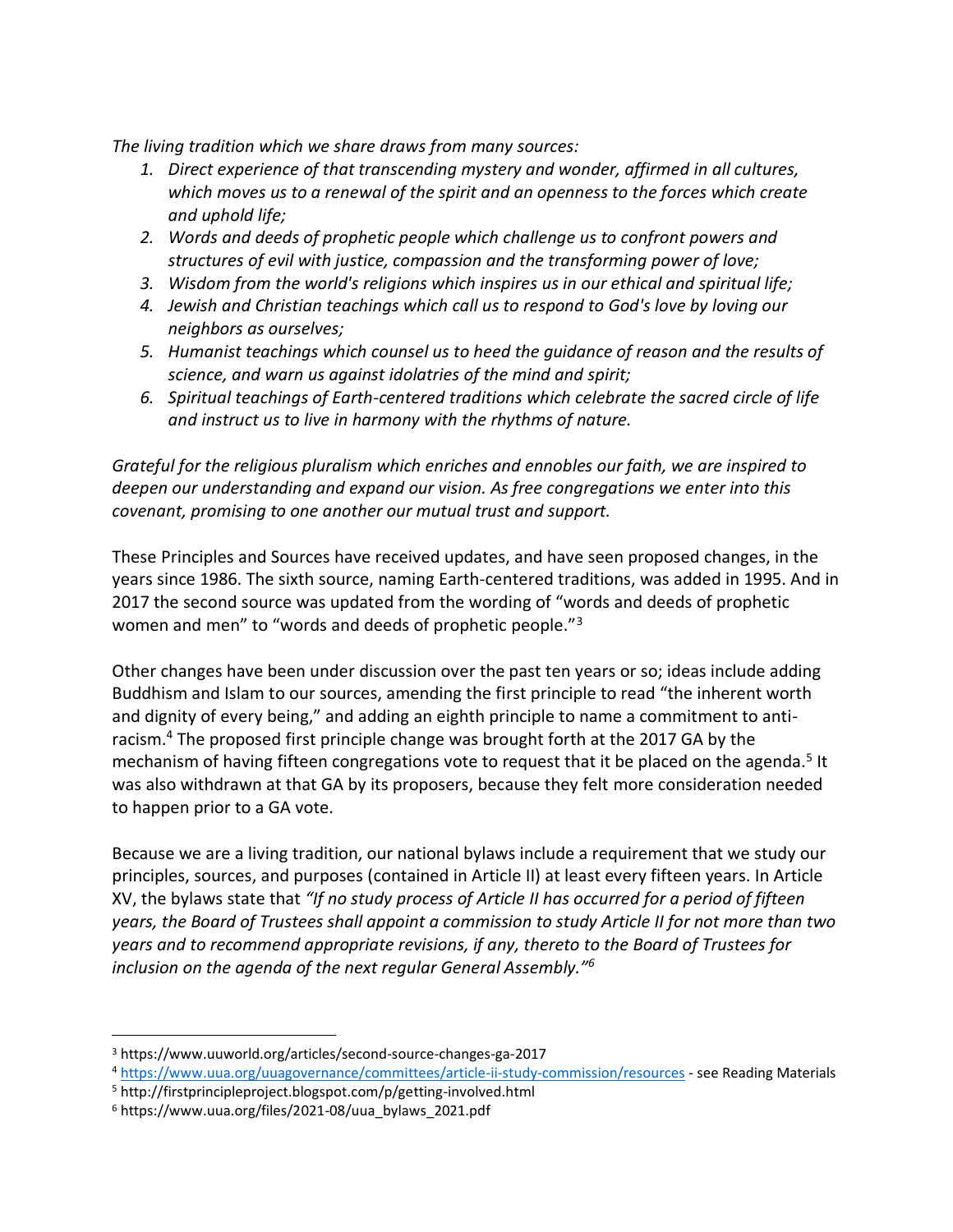There was a study process in 2006<sup>7</sup> which yielded proposed revisions brought to a vote in 2009 which were not adopted, $8$  and there is currently an Article II study process underway<sup>9</sup> with a team who began their work at the 2020 GA and are gathering input through conversations with UUs in a variety of settings including General Assemblies. Amending Article II of our national bylaws requires affirmative votes by delegates to General Assembly at two consecutive GAs.

The Article II Study Commission can report back with results that could be proposed adjustments (additions, changes in wording, etc.) to the current principles, or could be new wording for a re-written set of principles and sources (which might total to something other than seven and six). As the charge to the Article II Study Commission says, "There is nothing sacred about the number of principles or sources, nor their specific wordings, nor in the way that Article II is laid out." The Commission is tasked with submitting their proposals for consideration on the agenda for GA in June 2022.<sup>10</sup>

## *Grassroots Congregational Adoption*

In addition to the requirements for regular review laid out in our bylaws, we are a living tradition as UUs in other ways, perhaps most notably the grassroots way we create and adopt widespread rituals, traditions and commitments. Here are a few brief descriptions:

### *Flower Ceremony*

The Flower Ceremony, in which individuals bring flowers to create a bouquet and then take a different flower home with them, is a beautiful way of showing how our differences come together to create communities that are enriched by those differences. The Flower Ceremony was created in 1923 by Revs. Norbert and Maja Capek, who founded and served the congregation in Prague, in what was then Czechoslovakia.<sup>11</sup> Rev. Maja Capek brought the service to Cambridge, MA, while visiting the US in 1940. The service spread from there because congregations recognized it as meaningful and wanted to join in the practice.

## *Lighting a Chalice*

Our flaming chalice symbol was created during World War II, when the Unitarian Service Committee needed an easily recognizable symbol to aid in contacting folks who needed help escaping from Nazi persecution in eastern Europe. It is literally a symbol for our commitment as a faith to resist injustice and to help those who are marginalized. When we merged into the UUA in 1961, the chalice became encircled by TWO circles instead of one, representing the two traditions we were bringing together. It's not clear how exactly the chalice moved from a two dimensional symbol to a three dimensional ritual, but the shift seems to have happened as children and youth created 3D chalices and eventually lit them while leading worship services.<sup>12</sup>

<sup>7</sup> https://www.uuworld.org/articles/reexamination-uua-principles-announced

<sup>8</sup> https://www.uua.org/ga/past/2009/covenant-for-bylaws

<sup>9</sup> https://www.uua.org/uuagovernance/committees/article-ii-study-commission

<sup>10</sup> https://www.uua.org/uuagovernance/committees/article-ii-study-commission/charge

<sup>11</sup> https://www.uua.org/files/documents/zottolireginald/flowercommunion.pdf

<sup>12</sup> https://www.uua.org/beliefs/who-we-are/chalice/flaming-chalice